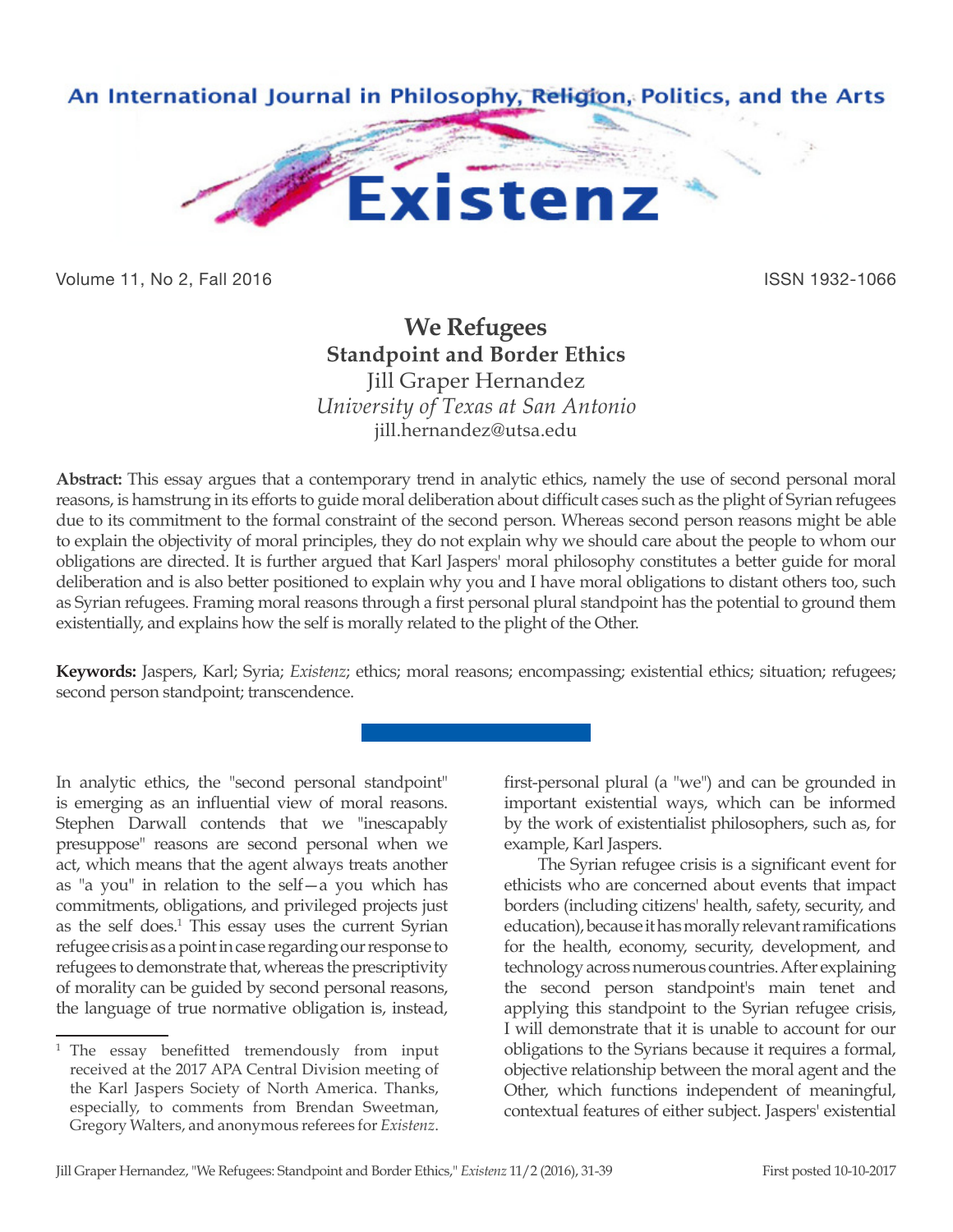ethics, however, is grounded in the I-Thou relationship and can use reasons derived from the first personal plural standpoint as a necessary (rather than a merely possible) foundation of a moral global response to Syrian refugees. For Jaspers' ethics, the situatedness of the Other creates a normative encompassing tie between persons, the result of which is a conceptual and pragmatic connection between a moral agent's act and those it affects. So, a global response to the Syrian crisis can be attuned to the existential needs of those impacted. Jaspers thinks that the bearer of moral rights has the special privilege to change the direction of an action, but this is only possible through the solidarity of the close proximity of "the indwellers" who seek out the soaring movement Jaspers sees as representative of true, authentic being.<sup>2</sup> The consequence that can be drawn from this crisis is that we bear responsibility to give refugees a dignified response to their exigent needs. Finally, in his relational view Jaspers maintains that each person has reciprocal rights and claims regarding each other, as well as the competence to acknowledge and act on these reciprocal normative claims. Morality would be amiss if the self seeks only tangible happiness without the orientation of the self toward humanity.3 A first-personal plural framework, however, (when communicative, loyal self-hood is married to an authentic relationship to the Other) can provide an existential, ethical indubitable which founds all action, and our response to the refugee crisis: "I am aware of myself as that which I myself am, because it is what I ought to be.<sup>"4</sup>

### **The Syrian Refugee Crisis and Morality's Call**

United Nations Emergency Relief Coordinator Stephen O'Brien reported on January 26, 2017 that the Syria civil war, now in its sixth year, is "a slaughterhouse, a complete meltdown of humanity, the apex of horror," which has killed hundreds of thousands of people and forced more than eleven million people from their homes, a full five million of whom are children.<sup>5</sup> Civilian infrastructure (which includes power and water systems but also community schools, mosques, homes, and public areas) has suffered extensive damage within Syria, and thereby led to mass casualties. In many cases, children have fared the worst from the violence, and many of those who have survived have been orphaned, suffered physical and psychological trauma, and have become ill, malnourished, abused, or exploited. Of the total displaced population, over five million Syrian people have fled the country. Where do they go? Most Syrian refugees remain in the Middle East—in Turkey, Lebanon, Jordan, Iraq, and Egypt; slightly more than 10% of the refugees have fled to Europe. Out of the five million displaced Syrians, the United States has taken in 12,586 (.0017%).<sup>6</sup> The host countries have to meet a range of disparate exigent physical needs of those Syrians who have fled their country. Often, those needs are as transient as the nature of the families who require them. Typical support includes food aid, health assistance, hygiene support, baby care kits, water and sanitation, and shelter repair kits. As families are resettled in a host country, they also require psychosocial care for their children, education, and training for adults in child protection and employment. But, even in countries who are better positioned to extend domestic support services to refugees, arguments for extending that support can fall flat, especially if there is an epistemic worry about whether we can know that we are obligated to help refugees. In the United States, public sentiment as to whether the States collectively are obligated to accept refugees has, to date, widely been along party lines. In October 2016, 54% of registered voters stated that the United States does not have a responsibility to accept refugees from Syria, while 41% stated that it does. Among supporters of Donald Trump, 87% say the

<sup>2</sup> Karl Jaspers, *Man in the Modern Age*, transl. Eden and Cedar Paul, New York, NY: Routledge 2014, p. 190.

<sup>3</sup> Karl Jaspers, *Philosophical Faith and Revelation*, transl. E. B. Ashton, New York, NY: Harper and Row 1967, p. 105. [Henceforth cited as *PFR*]

<sup>4</sup> Karl Jaspers, *Way to Wisdom*, transl. Ralph Manheim, New Haven, CT: Yale University Press 1954, p. 55. [Henceforth cited as *WW*]

<sup>5</sup> "Under-Secretary-General for Humanitarian Affairs and Emergency Relief Coordinator, Stephen O'Brien Statement to the Security Council on Syria, New York, 26 January 2017," *UN Office for the Coordination of Humanitarian Affairs (OCHA)*, http://reliefweb. int/report/syrian-arab-republic/under-secretarygeneral-humanitarian-affairs-and-emergency-relief-61, accessed August 3, 2017.

Jens Manuel Krogstad and Jynnah Radford, "Key Facts about Refugees to the United States," *Pew Research Center* (January 30, 2017), http://www.pewresearch. org/fact-tank/2017/01/30/key-facts-about-refugeesto-the-u-s/, accessed August 3, 2017. [Henceforth cited as *KFR*]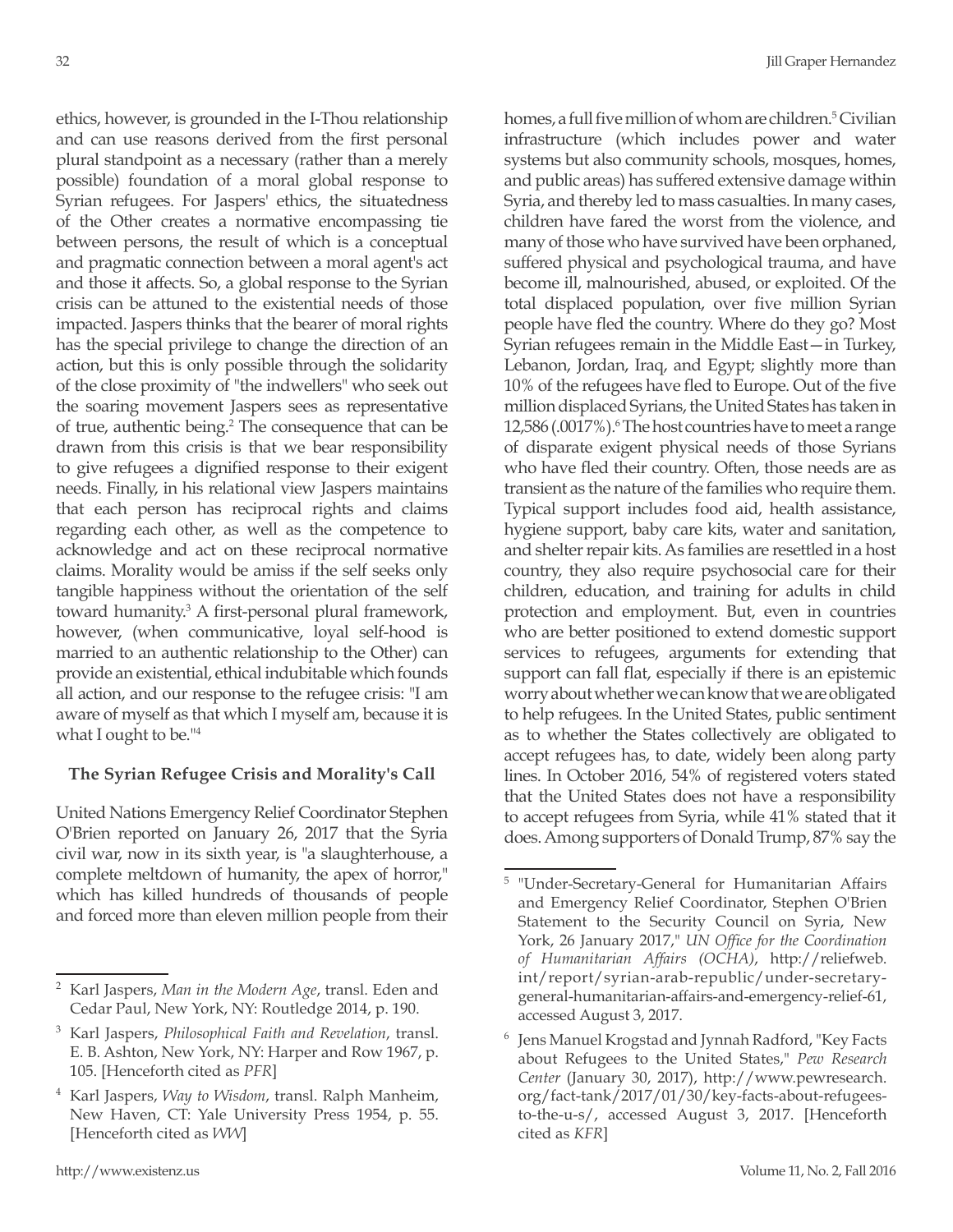U.S. does not have a responsibility to accept displaced Syrians, compared with only 27% of Hillary Clinton supporters who said the same (*KFR* online).

Although it is interesting to ascertain public feeling regarding whether the United States should accept (or accept more) refugees, it poses a broader intellectual challenge to look at the moral grounds whether there is any obligation that we—you and I—have to Syria refugees. Analytic ethics has made strides in recent years on a project with which Continental thinkers have long toiled: to explain morality at least in part through human dignity and the relational tie that subsists between people. Kant scholars have more experience doing this and their theoretical framework is probably more suitable for it than the one of utilitarian scholars who conceive of obligations to those closest to us through utility that is maximized in and by personal projects and commitments. The relational ground of ethics is, of course, difficult to capture through analytic ethics, because many analytic thinkers believe that objectivity in morality is preserved only through its formal, universalizable force. The result is that even if a right-making criterion for an act is integrated into something as substantive and meaningful as the dignity of humanity, its prescriptivity must be explained through a formal principle.

### **The Second Person Standpoint and Syria**

In the context of analytic ethics, Stephen Darwall provides a fascinating counter to other contemporary views by introducing a second person standpoint.7 He attempts to explain the objectivity of morality through the formal constraint of the second person standpoint ("you"), grounded in the way agent and the other are related. Darwall's perspective is influenced by Peter Strawson's contention that whether an action is desirable is a wrong kind of reason for holding someone accountable, because desirability does not explain why I (as a moral agent) have the moral authority to make a claim on another person.<sup>8</sup> Darwall combines Strawson's position with that of Fichte, so that morality presupposes a "mutual second personality,"

or a reciprocally-recognized view of the other person's claim on me.<sup>9</sup> Darwall amplifies Fichte's reciprocity to include two conditions of mutual second personality: (1) Moral reasons for acting are created when one person explicitly or implicitly demands something of one agent in relation to the other agent (*SPS* 3), which has the consequence that second-personal reasons depend on the authority of another agent.<sup>10</sup> (2) Moral reasons thus created are grounded in the de jure authority of the addresser vis-à-vis the addressee (*SPS* 4). These conditions ensure that my act of thinking about your claim toward me objectively demonstrates that you have proper standing to make a claim, and so, when I act on the claim, I act for a second personal reason. Elisabeth Herschbach explains:

When we make demands, lodge complaints, assert our rights, enter into agreements, deliberate about our duties, and hold people accountable for their actions… we enter into reciprocal relations of recognition in which each of us presupposes a shared authority to make claims on others, to give other people reasons for acting.11

Herschbach's comment is illuminating, in that, for relationships that are equal, reciprocity is implied and an agent's moral authority to make and receive claims provides sufficient reason to respond to, and make, claims. But for relationships that are by their nature unequal, the reciprocity condition of second-person authority creates difficulties. The Syrian refugee crisis provides an excellent case to elucidate these difficulties.

## **Three Problems With Explaining Obligations Concerning Syria**

Assessing even the most widely-agreed upon morally

<sup>7</sup> Stephen Darwall, *The Second Person Standpoint: Morality, Respect, and Accountability*, Boston, MA: Harvard University Press, 2006. [Henceforth cited as *SPS*]

<sup>8</sup> Peter F. Strawson, *Freedom and Resentment and Other Essays*, New York, NY: Columbia University Press 2008, pp. 2-4.

<sup>9</sup> Johann G. Fichte, *The Science of Knowledge*, transl. Peter Heath and John Lachs, New York, NY: Cambridge University Press 1982, p. 230.

<sup>10</sup> Stephen L. Darwall, *Honor, History, and Relationship: Essays in Second-Personal Ethics II*, Oxford, UK: Oxford University Press 2013, p. 5. [Henceforth cited as *HHR*] Elsewhere, Darwall distinguishes second-personal reasons from agent-neutral reasons and state-of-theworld reasons (*SPS* 6).

<sup>&</sup>lt;sup>11</sup> Elisabeth Herschbach, "Review: The Second Person Standpoint," *Metapsychology Reviews Online* 11/10 (6 March 2007), http://metapsychology.mentalhelp.net/ poc/view\_doc.php?type=book&id=3532&cn=135, accessed August 3, 2017.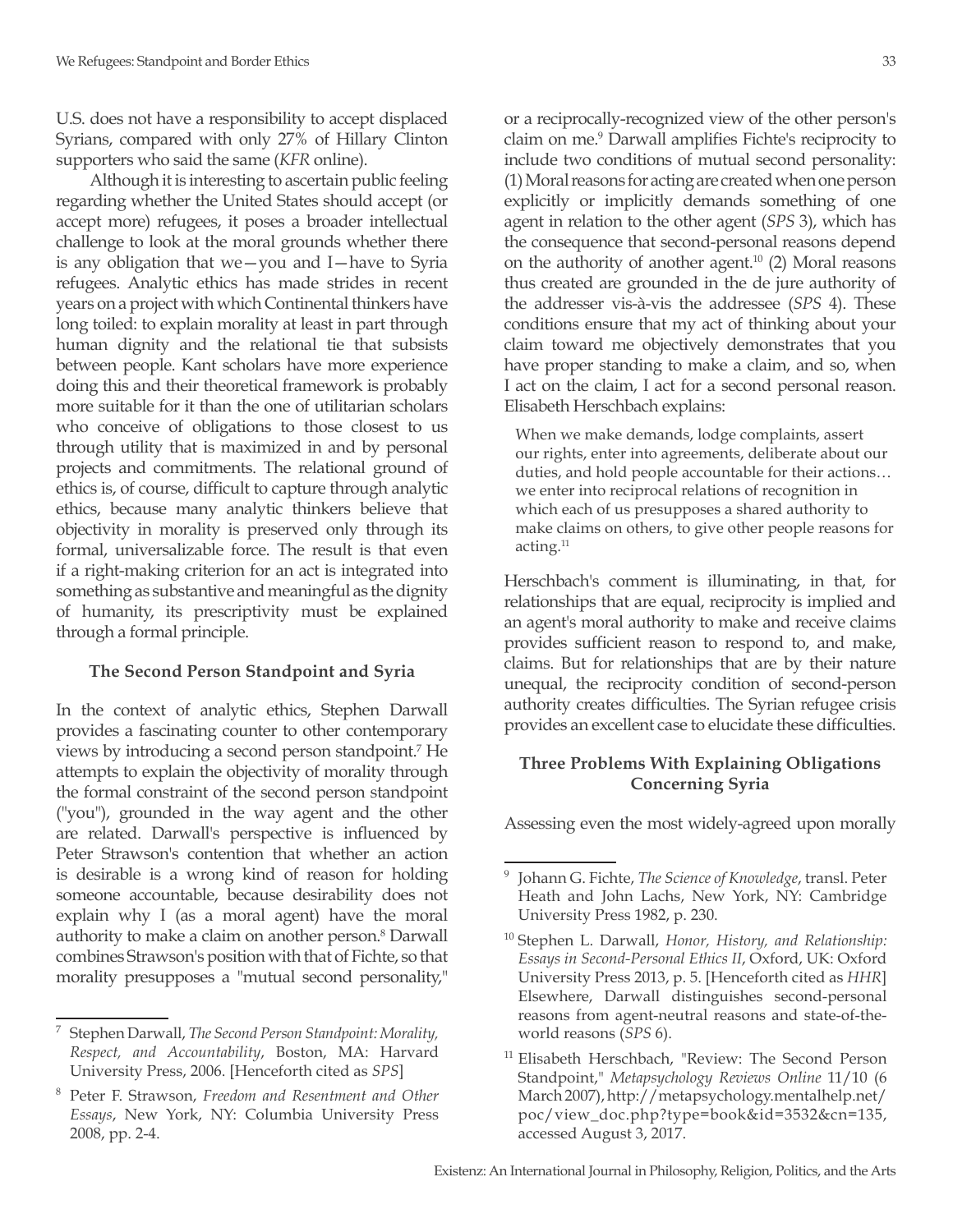relevant considerations to solve whether one is secondpersonally obligated to respond to the Syrian refugee crisis assumes that second-person reasons outweigh state-of-the-world reasons, but evidentially for the crisis, this assumption rings false. As it stands, there are stateof-the world reasons that are stronger than the second person address related to the refugees, which can better explain our obligations to help others. The plight and suffering of Syrian refugee children, for example, is a pain which produces reasons independent of (and stronger than) that of the formal second personal address. Saying that "Syrian orphans are in dire distress and you can help," is existentially and morally more forceful than, "You! Get off my gouty toe." The difference is one of perceived proximity. Darwall's well-known example of standing on someone's gouty toe (*SPS* 277) presents an immediate response which I can respond to, if I am indeed standing on someone's gouty toe and am actually able to get off that toe. The assumption here is, that if I can get off that toe but I do not, in an all things considered judgment, I would be doing something morally wrong. Helping Syrian refugees may not present to you a need with the same immediacy as getting off another's gouty toe, not only because of your physical proximity to the situation but also due to the expectation that others, inclusively other governments, will help. Although the problem of obligations to distant others plagues all moral theories, it is especially pernicious to the second-person standpoint because of its moral foundation that when others make claims on me, those claims are justified through the reciprocity of moral authority. If the standpoint is correct, the facts that there are victims of atrocity who seek aid and that you can provide aid are equally salient to the second person reason that I have to get off your gouty toe.

This leads to a second problem for the secondperson standpoint, the evidential problem of the lack of reciprocity between agent and addressee. Darwall's position assumes reciprocity between agent and addressee. However, atrocities are the sorts of harm that by their nature have no moral reciprocity,<sup>12</sup> because they stem from a systemically-corrupt authority relation between agent and addressee. Genocide, for example, has all of the characteristics of an atrocity as it produces its horrendous consequences through a social or political structure that creates the conditions under which those in power can eradicate a people, or groups of people. Whereas the success of second personal formal moral reasons comes when the agent sees the Other as worthy of a claim; atrocities are those in which the Other is subjugated so that he or she can no longer make a claim. Further, in the Syrian crisis, the oppression of the refugees is so severe that that other agents such as agencies, relief organizations, or governments have to make a claim on their behalf—frequently, the refugees have lost most of which previously constituted their identity—their homes, their country, their families. Syrian refugees are neither in a position to reciprocate a moral claim, nor are they even able to make one. The fact of their presence in the world makes their need known—we know they are in need—and if morality is prescriptive as the second-person standpoint suggests, one can expect this standpoint to prescribe binding supportive action from the world's richest populations to the world's neediest ones. Jay Wallace frames the problem this way: the second-person standpoint makes moral obligation hostage to the responses of those involved, when obligation should be independent of those responses.<sup>13</sup>

The third problem for the second-person standpoint in relation to the Syria refugee crisis is that it allows for moral pinch hitters to do the work in our stead.14 A moral pinch hitter is someone who, whenever I believe I have a second personal reason to act in a certain way, is called upon to perform the act I am obligated to perform, with the same end result of action (*IOR* 152). Typically, we use moral pinch hitters when our obligations are shared or when all that is required of me is to ensure that an act is done by someone. Moral pinch hitters can, at times, facilitate better moral results than a moral agent who acts; for example, when I give my money to Oxfam as my moral pinch hitter to help those in need. In cases like these, I assist people who need it, but even more effectively because I empowered collective others to act on my behalf. At other times, however, using moral pinch hitters seems morally

<sup>&</sup>lt;sup>12</sup> Inspired primarily by Claudia Card's work, I appropriate the atrocity paradigm and its understanding of "atrocities" to refer to the category of evils that are culpable, preventable, create intolerable harm, and threaten the great good of someone's life. See Claudia Card, *The Atrocity Paradigm*, New York, NY: Oxford University Press 2002, pp. 3-26.

<sup>13</sup> R. Jay Wallace, "Reasons, Relations, Commands: Reflections on Darwall," *Ethics* 118/1 (October 2007), 24-36.

<sup>&</sup>lt;sup>14</sup> Jill Hernandez, "The Integrity Objection, Reloaded," *International Journal for Philosophical Studies* 21/2 (April 2013), 145-162. [Henceforth cited as *IOR*]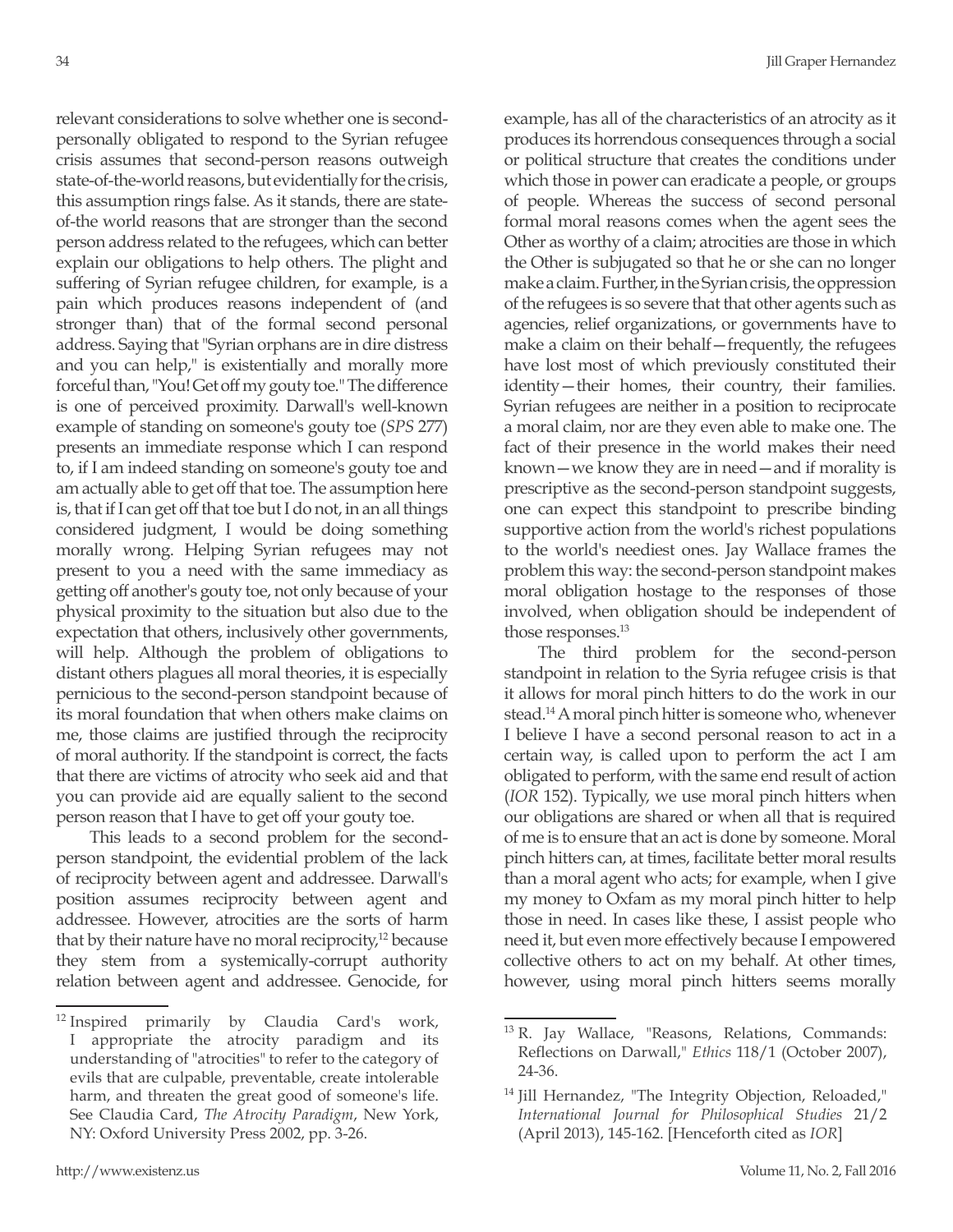impermissible; for example, if I employ my graduate student as a moral pinch hitter to teach my young child how to be kind, instead of modeling kind action for her through my actions. In these instances, I offload a direct moral obligation to someone who is not so obligated, so that, even if in this case my daughter learned to be kind, she did not learn because of parental action. Moral pinch hitters are a problem for views such as Darwall's, because they ensure that I never have to act on someone else's behalf as long as someone else does the action I am obligated to perform. Imagine attending services in a synagogue that actively assists Syria refugees, and although you have never directly supported that effort, you occasionally give money to the general fund of the synagogue and so you believe you have sufficiently discharged your duty to the refugees. You have means to assist refugees and you believe someone should do it, but you allow your moral pinch hitter to fulfill your obligation, without participating at all. A point of moral obligation is that it obligates me to act, rather than relying on someone else who is similarly obligated to act.

These three problems posed to the standpoint by the refugee crisis are especially curious given Darwall's recent shift to explain our second personal obligations to the Other through a relational tie to this Other. In his 2013 book, Darwall dedicates exactly one paragraph to Continental philosophy while actually claiming:

In what follows, I want to explore an area in which empathy's role has been, to my eye, anyway, less explored, namely, in understanding what it is to be with another person in the sense of being together with that person. [*HHR* 111]

Scholars trained in Continental ethics know the longtradition in history of exploring moral obligations in the sense of "being together with" another person, for this reason I turn to the work of two such scholars—Karl Jaspers and Gabriel Marcel—to think about the Syria refugee crisis and any potential moral obligations we have to these refugees in need.

#### **Jaspers and Standpoint**

Analytic ethics does not consider itself indebted to Continental philosophy on the issue of the moral ground for obligations to others. But, analytic ethics runs into unnecessary difficulties (such as those mentioned above) in maintaining its views when it ignores long-held moral traditions in Continental philosophy. Jaspers' moral perspective, for example, would reject second person reasons as the sole ground for morality at least since the standpoint requires that the agent relate to the Other formally, as mere object. The vivid results of what would happen if Darwall's view would be properly informed by this tradition are seen, for example, in the following quote, in which I substitute Darwall's original phrase "second personal" with the revised phrase "first-person plural":

I argue that the modern conceptions of morality and human rights are grounded in the idea of equal [first-person plural] authority—the notion that we share a common basic standing or authority to make claims and demands of each other and hold one another mutually accountable. In calling these modern moral concepts [first-person plural], I mean that they implicitly refer, in a way other ethical and normative concepts do not, to claims and demands that must be capable of being addressed [in the first-person plural]. I argue that it is part of the very idea of a moral (claim) right that the right holder has the authority to make the claim of the person against whom the right is held and hold him accountable for compliance….When we hold people accountable, whether others or ourselves, we take a [first person plural] perspective on them and implicitly relate to them in a way that is different than when we view them in an "objective" or third-personal way. [*HHR* 1]

In the second person address, the "you" is an objective, formal relation that is also substantively empty. Such a moral address does not take into account the relationship of the "you" to the "I." Jaspers rejects formal systems of representing being:

But every conceptual and every visible form of being human lacks universal validity. The form is only one aspect of historic *Existenz*, not *Existenz* itself. And every form of possible human perfection proves upon reflection to be defective an unachievable in reality.<sup>15</sup>

Rather, the emphasis on the first-person plural reflects the relational quality Darwall wants by relating "to them in a way that is different" (*HHR* 1). The relational "we" resists objectifying its participants, because the agent (in part, anyway) identifies herself with those to whom she relates.

The second person standpoint cannot have the relational quality Darwall wants if morality functions

<sup>15</sup> Karl Jaspers, *Philosophy of Existence*, transl. Richard F. Grabau, Philadelphia, PA: University of Pennsylvania Press 1971, p. 27. [Henceforth cited as *PE*]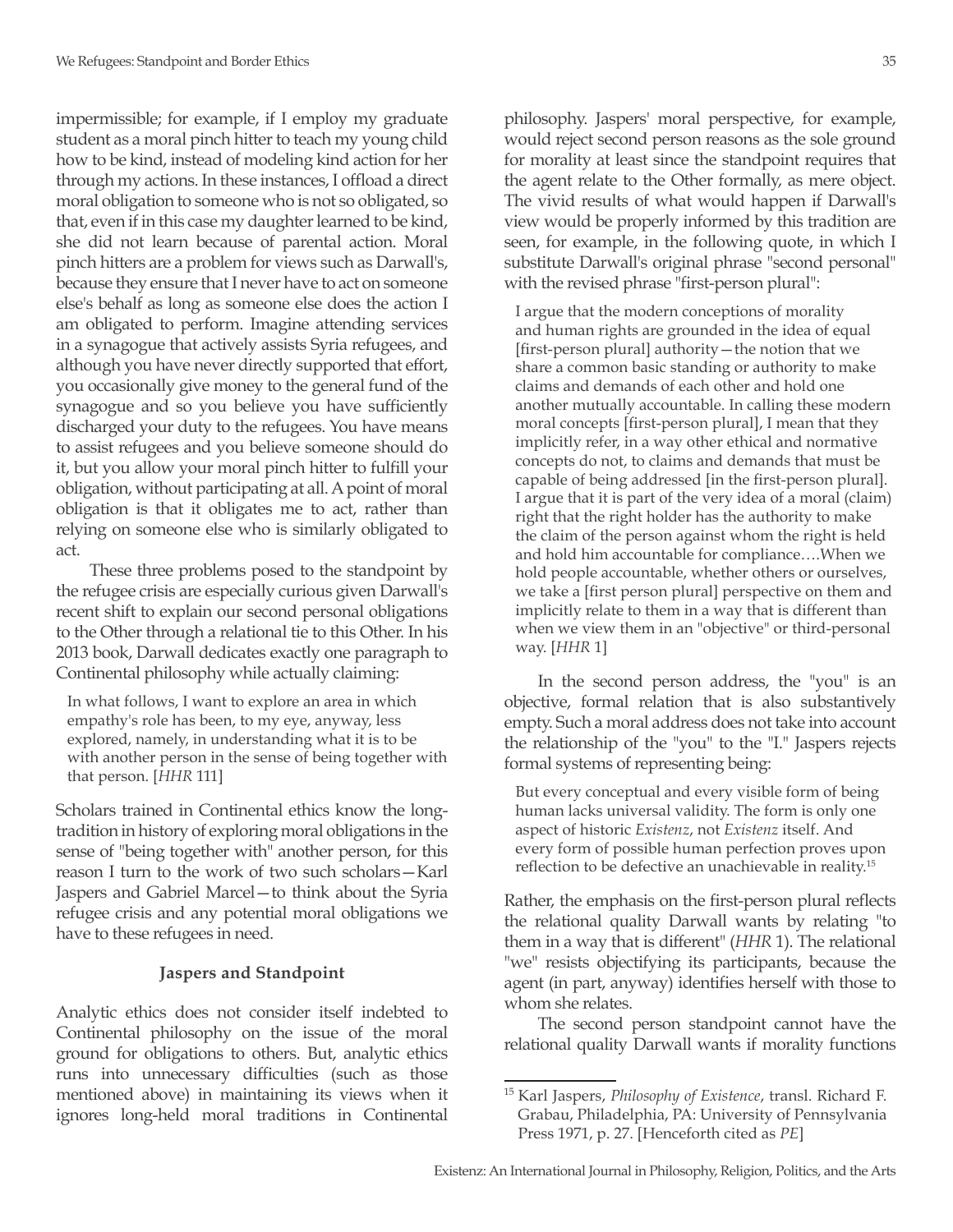to guide and explain guidance for behavior relating for, and about, others, because a formal constraint like the second person standpoint subsists without the substantive I-Thou relationship that is integral to Jaspers' moral framework. Indeed, utilizing a relational ground to moral obligations, such as Jaspers provides, can partially resolve the three problems the Syria refugee crisis poses to the second person perspective. While it would be too ambitious to comprehensively assess Jaspers' conception of the existential ground of human dignity in one single essay, I nevertheless attempt to sketch out an outline of how Jaspers' existential ethics can respond to the second person standpoint (and its ineffectiveness when addressing issues like the refugee crisis). This will certainly provide fodder for future conversation and, even more so, to commit us to future action.

The second person standpoint presents itself as a viable moral theory that better explains the objectivity of morality through the second personal relationship between agents. But, we rarely engage with others formally, second-personally. In fact, Jaspers would reject the idea that we can see the Other as purely a formal "you." He states:

Nor do we attain a series of standpoints constituting a totality in which we arrive at absolute being by moving through the horizons—as in circumnavigating the earth. For us, being remains open. [*PE* 17]

There is always substantive, meaningful content in the "you" to whom we relate. Jaspers views obligations through this content. The situatedness of the Other produces a normative encompassing tie between persons, the result of which is a conceptual and pragmatic connection between my act and those it impacts. Moral dilemmas are circumscribed by our personal and limits that derive from our interrelated conditions, those instances in which our lives do not go on as planned—the "inevitable antinomies which prevent a person going on as usual. A personal solution is necessary to accustom which implies change or development."16 The morally relevant considerations of the analytic second person standpoint are frequently filtered through a principled, objective casuistry in order to make a moral judgment, yet morality grounded

<sup>16</sup> Christoph Mundt, "Jaspers Concept of 'Limit Situations': Extensions and Therapeutic Applications," in *Karl Jaspers' Philosophy and Psychopathology*, eds. Thomas Fuchs, Thiemo Breyer, and Christoph Mundt, New York, NY: Springer 2014, pp. 169-78, here p. 169.

in the Other requires a subjective recognition of our shared experiences, relevant resources, desired moral ends, and potential existential limits. Just as scientific cognition will never reach the whole of being in its effort toward objectivity, $17$  morality that ignores the encompassing tie among beings will be insufficient to explain how the self relates (and should relate) to the Other, all the more so as its enterprise is subjective.

To properly assess our relationship with Syria refugees and any potential encompassing tie with them, Jaspers' own story becomes salient. Near the end of World War II, Jaspers wrote that he spent a long time thinking about what it actually meant to be German, that his own being-German was inescapable and part of his own identity. Yet, the horrors of the war, the threats to his own family's well being, and his desire to see justice achieved at the international level drove him to the much broader concept of "world-citizenship," when he discusses the global responsibility shared by nations to combat atrocities committed in the War:

How longingly I sought a court of last resort above the nations, a law which legally can aid the individual who is lawlessly being ravished by his state! When there is inhuman injustice, there ought to be a safeguard against the state which commits the crime. The solidarity of all states could constitute this supranational court. The principle of non-interference in the internal affairs of a state is the cloak for the admission of injustice.…Against such sovereignty stands the responsibility of all states not to tolerate inhumanity and lawlessness in any state without action, because in the long run everyone is threatened is whenever such a crime happens.18

Jaspers' experiences with war map onto the current global situation in striking ways: he originally did not pay much attention to the atrocities perpetrated by Germany, and then became aghast at the extent of the horrendous evil leveled by his own country, which was followed by his insistence that standing by mutely obviated the encompassing tie between German citizens and victims of the Holocaust. Action is required on behalf of "the individual who is lawlessly being

<sup>17</sup> Karl Jaspers, *Philosophy is for Everyman. A Short Course in Philosophical Thinking*, transl. R. F. C. Hull and Grete Wels, London, GB: Hutchinson 1976, p. 50.

<sup>18</sup> Karl Jaspers, "Philosophical Autobiography," in *The Philosophy of Karl Jaspers*, ed. Paul A. Schilpp, La Salle, IL: Open Court Publishing Company 1957, pp. 1-94, here pp. 65-6. [Henceforth cited as *PA*]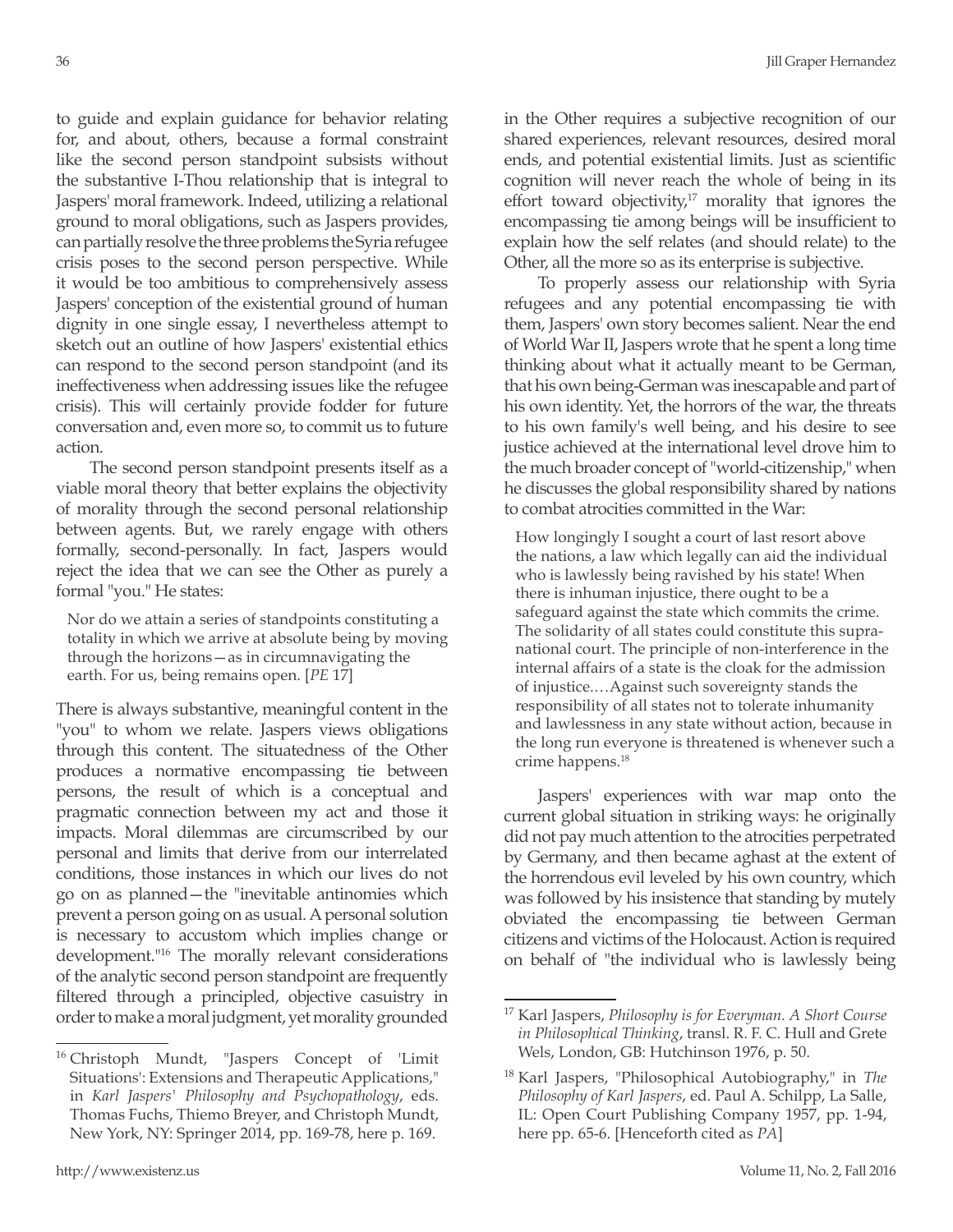ravished by his state" (*PA* 65). As Giunia Gatta writes, suffering "can unmake one's identity and facilitate awareness of the self as situated" because, for Jaspers, suffering is a "shatterer of unity and unities" among beings."19 Communicating about our obligations requires us to share reciprocally with the plight of those who suffer.<sup>20</sup>

More than the second person standpoint, the encompassing is better equipped to explain the relational bond between the moral agent and the Other for it explicitly demonstrates the reciprocity among agents. There is unity among beings as the result of a process in which the self becomes itself in its relation to the Other self; unity, for Jaspers, "obtains only from man to man in mutual reciprocity" (*RC* 785). We see that Jaspers succeeds in explaining more soundly than Darwall, why obligations are tied to the plight of the Other: To show the solidarity of the "close proximity of the indwellers" who seek out the "soaring movement" Jaspers sees as representative of true, authentic being, a special privilege is conferred to the bearer of moral rights that changes the direction of a moral agent's action. Morality's practical point in guiding everyday conduct is generated by this solidarity among beings, and as Eduard Baumgarten states,

in the transformation of non-knowledge into a soaring flight in the encompassing of a riddle. The inadequacy of Reason…invites him to entrust himself exclusively to that Reason, in order that, at its limits, he may become aware of the Encompassing.<sup>21</sup>

While reason can account for the universal prescriptivity of a moral principle, it is insufficient to explain why agents are bound together in and through moral obligation. The encompassing tie of agents, however, describes why we can care about the Other—we are bound together, our plight is shared, and we are related.

Whereas Darwall argues, "Making a claim or putting forward a demand as valid always presupposes the authority to make it" (*SPS* 275), Jaspers posits that, in absence of transcendence, there is no authority, no reciprocity: "Authority is based on transcendence. Because all appearances at all the modes of the encompassing are symbols of transcendence, they have authority for men" (*PE* xxiv). Moral authority, for Jaspers, is grounded in the contextual features of the lived experience of people in boundary situations. One such feature is the cultural traditions in which people live, which generate indelible identities and set the limiting conditions for how individuals within (and without) the culture live and subsist together. A particularly devastating result of the Syria crisis is that it robs the refugee not just of what makes her a citizen of her country, but the atrocities strip her of those cultural symbols that help her identify with herself.

An example of authority is the cultural tradition in which every person lives and matures. Without this tradition he would be nothing but an aggregate of purely biological and psychological drives. His tradition gives him substance and form—in short, his human being. [*PE* xxiv]

Disconnecting Syria refugees from their cultural identity creates a loss of self, a boundary situation for the refugees, in which the precariousness of their existential condition is wholly dependent on the Other. The physical border of Syria that once protected and provided must be crossed for bodily survival, and the only option to live available to refugees is a boundary condition that cannot be overcome by those directly involved without receiving support from others. Correlatively, we who care for refugees are foundering, aware of our own inadequacies, the potential for failure, and our sense that these people (and our own security) are at risk.

The moral decision to act on behalf of those who have lost their identity, in the face of our own contingency, requires an emphasis on Existenz and transcendence, as "a protest against the objectifying

<sup>&</sup>lt;sup>19</sup> Giunia Gatta, "Suffering and the Making of Politics: Perspectives from Jaspers and Camus," *Contemporary Political Theory* 14/4 (November 2015), 335-354, here p. 337. [Henceforth cited as *SMP*]

<sup>&</sup>lt;sup>20</sup> Already in his early writings, Jaspers anticipates the core human need to communicate reciprocally, "every really deep elucidation is possible only… in reciprocity." See Kurt Kolle, "Karl Jaspers as Psychopathologist," in *The Philosophy of Karl Jaspers*, ed. Paul A. Schilpp, La Salle, IL: Open Court Publishing Company 1957, pp. 437-66, here p. 445. Jaspers replies that he agrees with Kolle on this point, that "Only between men does the process obtain in which the self properly becomes itself only in its relation to the other self." See Karl Jaspers, "Reply to My Critics," in *The Philosophy of Karl Jaspers*, ed. Paul A. Schilpp, La Salle, IL: Open Court Publishing Company 1957, pp. 747-869, here p. 785. [Henceforth cited as *RC*]

Eduard Baumgarten, "Radical Evil: Pro and Con," in *The Philosophy of Karl Jaspers*, ed. Paul A. Schilpp, La

Salle, IL: Open Court Publishing Company 1957, pp. 337-67, here p. 353.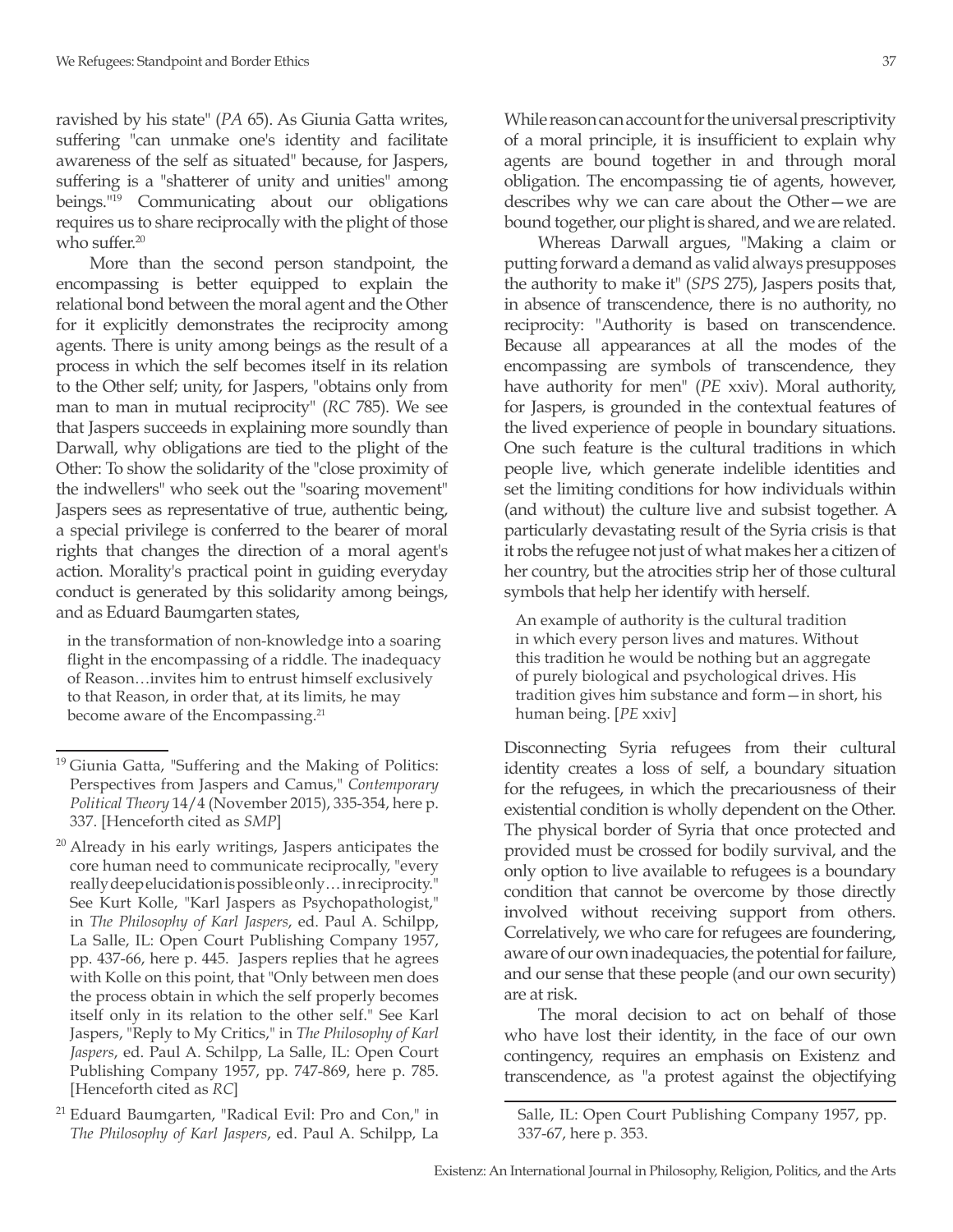and dehumanizing tendencies" (*PE* xix). This protest aligns with Jaspers emphasis on the dignity of human life, that most authentic attributes of existence and transcendence are human, as Gerhard Knauss states, "[Man] knows himself created by Transcendence, not as far as his mere existence is concerned, but in his human dignity."<sup>22</sup> Transcendence reaches out beyond objectivity and, as Jaspers explains,

expresses the dual feature that within any level of the world one never fully articulates all possibilities, and that beyond objective determination is a background or horizon of being itself to which Existenz is related. [*PE* xxi]

Since true humanity contains free self-possession, we must be ready to stand in the stead of those who are no longer free to ascend toward *Existenz*, to communicate with others so that we can create together possibilities that someone in a limiting situation may not herself be able to create. For the person who has lost the possibilities for action, reciprocity can assist in generating new avenues to flourish. In a similar way, Jaspers writes:

During his development he needed support; he lived by reverence and obligation; where he could not yet decide on the basis of his own origin, he relied upon decisions others made for him. In the gradual process of his liberation, an inner source grew to clarity and resolute power until he heard the truth in himself with full determinateness. [*PE* 49]

Authentic existence, Jaspers contends, prizes another person, accepts and confirms another's potential, and requires a deep level of contact between people, equality, mutual recognition, affirmation, and solidarity.<sup>23</sup>

Finally, Jaspers' relational view maintains that reason can play a role in ethics to explain the relation of the self to the Other as it occurs in the encompassing, to allow the self to make claims against and hold mutual rights of each other, as well as aid the agent to acknowledge and act on these reciprocal normative claims. A benefit of reason's role in ethics

(contra Darwall) is that it allows Jaspers to escape the moral pinch hitter dilemma: we are tied to the Other inescapably. But this relationality is not grounded in an a priori conception of moral reasons and is also not without an understanding of human power relations in the world.24 Fritz Kaufmann contends that, for Jaspers,

personal intercourse seems to be, above all, of the nature of an evocation—a challenge for each partner, to realize, perhaps to transform, his own Self in the face of the other and in loving struggle with him.25

Morality, then, is fruitless if the self seeks only to foresee tangible happiness without the orientation of the self towards humanity (*PFR* 105). A first-personal plural framework, however, when combined with the loyalty of the self to authentic, communicative selfhood, can provide an existential, ethically grounded basis which founds all action: "I am aware of myself as that which I myself am, because it is what I ought to be" (*WW* 55). The prescriptivity of morality becomes justifiable through the community of human pathos, that the "everything that is, is in that it can be perceived and used, is raw material, is means and ends without a final end…[truth] lies in whatever arises here and now in the immediate situation, and in what results" (*PE* 37). Each individual self falls short of perfect and definite selfhood; those in boundary situations rely on those who live with the privilege of being able to aim for ascendency. If those who are able to act only ponder about whether they should, the only possible results are indifference or dejection. Yet,

In situations such as these [boundary situations], the individual, as *Existenz*, may become aware of the foundations of all Being and, though not objectively conscious of their significance and content, act in a

<sup>22</sup> Gerhard Knauss, "The Concept of the 'Encompassing' in Jaspers' Philosophy," in *The Philosophy of Karl Jaspers*, ed. Paul A. Schilpp, La Salle, IL: Open Court Publishing Company 1957, pp. 141-75, here p. 165.

<sup>23</sup> Ronald D. Gordon, "Karl Jaspers: Existential Philosopher of Dialogical Communication," *Southern Communication Journal* 65/2&3 (Winter-Spring 2000), 105-120, here p. 113.

<sup>24</sup> For example, Karl Jaspers, *The Question of German Guilt*, transl. E. B. Ashton, New York, NY: Fordham University Press 2009, p. 28. See also Kurt Salamun, "Karl Jaspers' Conceptions of the Meaning of Life," *Existenz* 1/1-2 (Fall 2006), 1-8. Salamun argues that Jaspers denies an a priori role of reason in ethics and reason rather contributes to moral attitudes and thinking about the virtues. Reason "is to give the basic impulses for a radical change or conversion of common worldviews, attitudes, and modes of behavior, including the domain of politics" (p. 6).

<sup>&</sup>lt;sup>25</sup> Fritz Kaufmann, "A Philosophy of Communication," in *The Philosophy of Karl Jaspers*, ed. Paul A. Schilpp, La Salle, IL: Open Court Publishing Company 1957, pp. 210-95, here p. 290.